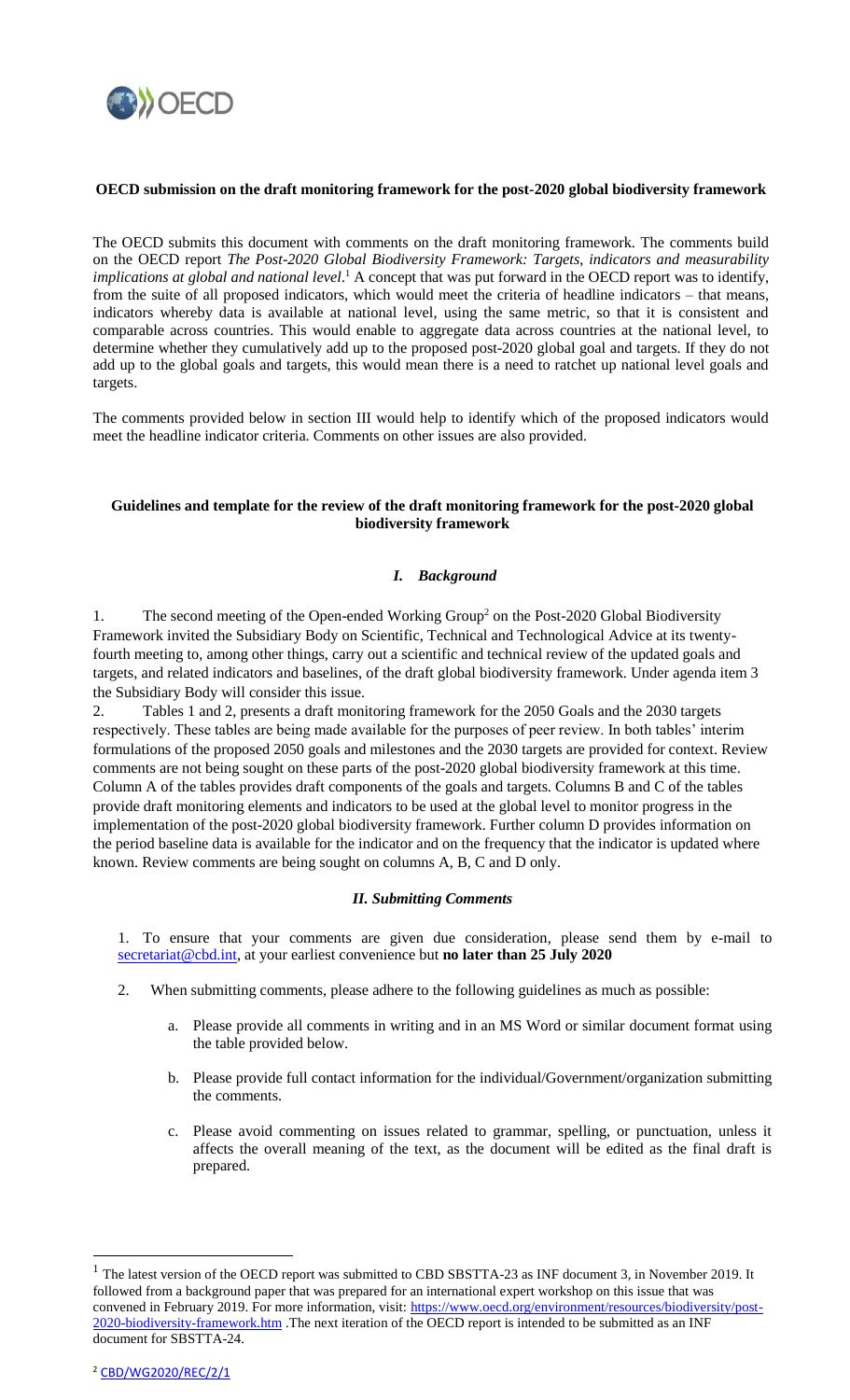- d. To facilitate the revision process please be as specific as possible in your comments. In areas where you feel additional or alternative text or information is required, please suggest, if possible, what this text may look like or what should be included.
- e. If you refer to additional sources of information, please include these with your comments when possible or provide a complete reference or hyperlink.
- f. Please focus your comments on columns A (components the draft goals and targets), B (monitoring elements), C (indicators) and D (indicator baseline year and frequency of updates) of tables 1 and 2.
- g. If you are suggestion the inclusion of additional indicators please provide information on if the indicator is currently operational, the organization supporting its development, its baseline (i.e. the year data is first available) and how frequently the indicator is updated (i.e. monthly, yearly, every two years etc.).
- h. All review comments will be posted on the webpage<sup>3</sup> for the post-2020 global biodiversity framework in the interests of transparency
- 3. Should you have any questions regarding the review process, please contact secretariat  $@{\text{cbd}}$ .int.

## *III. Template for Comments*

4. Please use the review template below when providing comments.

5. The complete draft of the monitoring framework has been released in a portable document format (PDF). For tables 1, 2 and 3 column letters and row numbers have been provided as well as page numbers. Please use these as a reference as illustrated in the table below. General comments can be included in the table by referring to Page 0 and Line 0.

# **TEMPLATE FOR COMMENTS**

|                                    | Review comments on the draft monitoring framework for the post-2020 global biodiversity |  |  |
|------------------------------------|-----------------------------------------------------------------------------------------|--|--|
| framework                          |                                                                                         |  |  |
|                                    | Contact information                                                                     |  |  |
| Surname:                           | Karousakis                                                                              |  |  |
| <b>Given Name:</b>                 | Katia                                                                                   |  |  |
| <b>Government</b> (if applicable): |                                                                                         |  |  |
| Organization:                      | Organisation for Economic Co-operation and Development (OECD)                           |  |  |
| <b>Address:</b>                    | 2 rue Andre Pascal                                                                      |  |  |
| City:                              | Paris                                                                                   |  |  |
| <b>Country:</b>                    | France                                                                                  |  |  |
| E-mail:                            | katia.karousakis@oecd.org                                                               |  |  |
| <b>General Comments</b>            |                                                                                         |  |  |

Page 0, line 0.

 $\overline{a}$ 

Given the very large number of proposed indicators (more than  $\sim$ 150), and the challenges that have been encountered in the 2011-2020 biodiversity framework, whereby few Parties adopted the 98 indicative indicators listed in Decision XIII/28, which means that it is difficult to aggregate national level indicator data across countries so as to be able to determine whether cumulatively, the national level targets add up to ensure achievement of the global Aichi Biodiversity Targets, the OECD strongly recommends the following additional information/analysis to be provided in the tables. This would help to determine which of the proposed indicators meet the headline indicator criteria (i.e. data is available in a consistent and comparable way across countries).

- Add a column with information on whether the data is available at national level, and the current country coverage of the data. For example, for Target 17, on biodiversity-relevant taxes, fees and charges, and tradable permits, currently 110 countries are reporting to the OECD database on Policy Instruments for the Environment (PINE). The country coverage is thus currently 110. Information on country coverage will indicate for how many countries there is consistent and comparable data (i.e., the criteria to be a headline indicator).
- Based on existing analysis in the OECD (2019) report, the below indicators have been identified that meet the headline indicator criteria. The next iteration of the OECD report will examine whether additional indicators exist that meet the headline indicator criteria.
	- o Species habitat index
	- o Red List Index (and variations)
	- o Biodiversity Intactness Index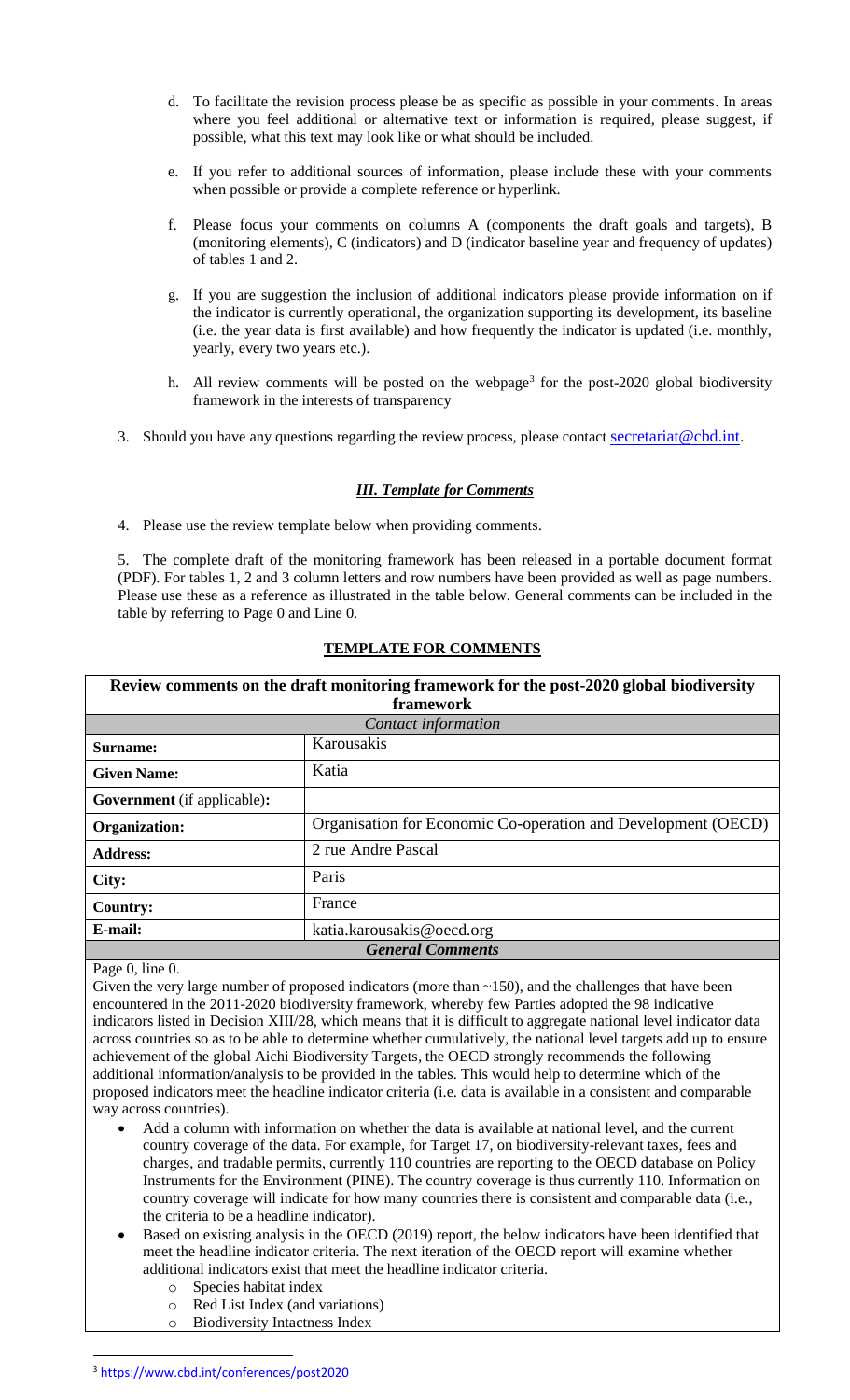- o Mean Species Abundance
- o Percentage natural habitat extent
- o Wetland extent trends index
- o Vegetation biomass
- o Biodiversity habitat index
- o Extent of primary habitat
- o Proportion of land that is degraded
- o Land cover change and conversions
- o Area of tree cover loss
- o Proportion of fish stock over-exploited (sufficiently meets headline criteria)
- o Pesticide sale per hectare
- o Nutrient balance
- o tCO2e
- o PA coverage
- o PA connectedness index
- o PA representativeness index
- o MSC certified catch
- o Policies and practices against IUU fishing
- o Taxes on pesticides (e.g. for mainstreaming in agriculture)
- o Taxes on fertilisers (e.g. for mainstreaming in agriculture)
- o Biodiversity-relevant taxes
- o Biodiversity-relevant fees and charges
- o Biodiversity-relevant tradable permits
- o Biodiversity relevant (environmentally-motivated) subsidies
- o Payments for ecosystem services (under development by OECD)
- o Biodiversity offsets (under development by OECD)
- o Potentially environmental harmful support to agriculture
- o Area under Sustainable Forest Management (under development by FAO)

It is also suggested to add a column with the source of the data (UNEP-WCMC has done this already) so that the information provided on the proposed indicators can be easily checked and made more user-friendly for the Parties.

In Table 1 on Goals: while most indicators are on the state of biodiversity (such as row 1, 3, 5, 6, 7, 8), there are several indicators that are response indicators (i.e. actions or "tools and solutions"). One example is the indicator on Protected Area coverage (row 42). Response indicators include row 42, 43, 46, 49, 51 (number of certified forest areas under sustainable management), 56, 58, 77, 78 and 80.

What is the rationale for including these response indicators in Table 1 under Goals, and not any other response indicators (which are listed under Targets in Table 2)? It might be worth considering covering only state indicators under the Goals, and placing all pressure and response indicators under the Targets. This could help to provide a more logical framework - and a clearer distinction - between the Goals and the Targets, whereby Goals focus on the state of biodiversity, and Targets focus on pressures (such as target 6) and the responses (i.e., actions) to address these (such as row 108 on MSC certified catch).

This comment is a suggestion, based on the fact that the tables are split up into Goals and Targets. The OECD Secretariat does not, however, find the distinction between Goals and Targets, as formulated in the draft monitoring framework, very clear. All of the objectives could more simply be formulated as targets, in three categories: Targets on the desired state of biodiversity; targets on the pressures; and targets on the responses (i.e. the actions, including mainstreaming).

Ideally:

A target on the state of biodiversity would be accompanied by an indicator related to the state of biodiversity. A target on a pressure on biodiversity would be accompanied by an indicator related to the pressure on biodiversity (e.g. pesticide use per hectare).

A target on the responses (actions, or "tools and solutions") on biodiversity would be accompanied by an indicator related to the action on biodiversity (e.g., protected area coverage, biodiversity-relevant taxes, etc).

See OECD (2019), "The Post-2020 Biodiversity Framework: Targets, indicators and measurability implications at global and national level", November 2019 version, for more information on state, pressure and response indicators, and on headline indicators.

For all the indicators that are also SDG indicators, it would be very useful to add information on whether these are currently classified as Tier I, Tier II or Tier III. The latest information on SDG Tier classification is available here (17 April, 2020):

[https://unstats.un.org/sdgs/files/Tier%20Classification%20of%20SDG%20Indicators\\_17%20April%](https://unstats.un.org/sdgs/files/Tier%20Classification%20of%20SDG%20Indicators_17%20April%202020_web.pdf) [202020\\_web.pdf](https://unstats.un.org/sdgs/files/Tier%20Classification%20of%20SDG%20Indicators_17%20April%202020_web.pdf)

Please note that an SDG indicator that is classified as Tier I effectively implies that it meets the headline indicator criteria – Tier I means data are regularly produced by countries for at least 50 per cent of the countries and of the population in every region where the indicator is relevant. This means that data is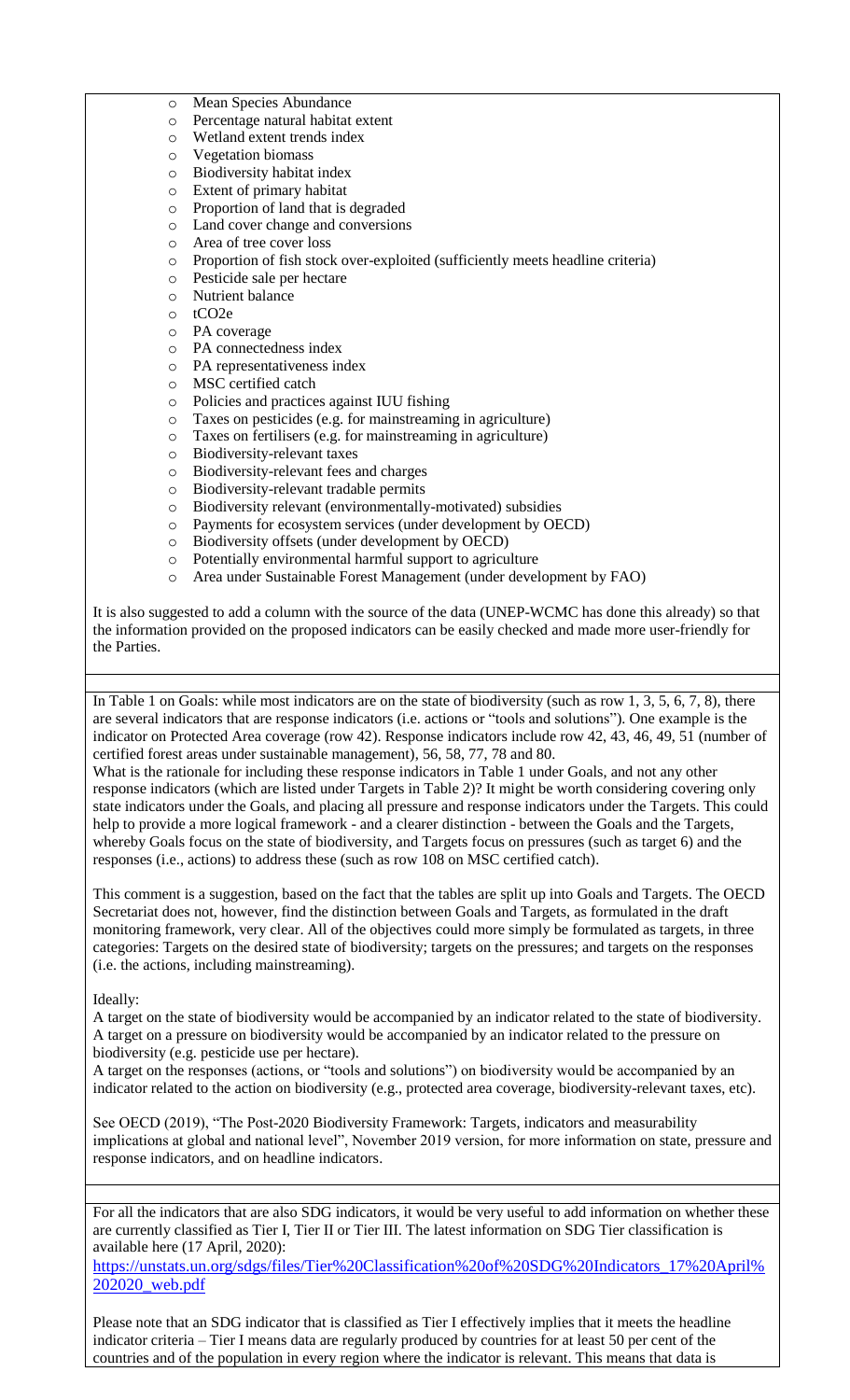available in a consistent and comparable way across many countries. The data can therefore be added up, to determine whether countries are on track to meet the post-2020 global biodiversity (goals) and targets.

Additional possible indicators:

- Amount of pesticide sales per hectare. A pressure indicator. Data collected by OECD (Agrienvironment indicators). Baseline year could be 2011 (data is more complete).
- Policies and practices against IUU fishing. A response indicator. Data collected by OECD (first year of data will be 2018). The data are being uploaded and will be publicly available in Q3/4, 2020.

**Targtet 9, Trends in soil quality: FAO has a database on soil organic content:** [http://www.fao.org/soils](http://www.fao.org/soils-portal/soil-survey/soil-maps-and-databases/harmonized-world-soil-database-v12/en/)[portal/soil-survey/soil-maps-and-databases/harmonized-world-soil-database-v12/en/](http://www.fao.org/soils-portal/soil-survey/soil-maps-and-databases/harmonized-world-soil-database-v12/en/) And also the JRC produces global data on Soil erosion for 2001 and 2012: <https://esdac.jrc.ec.europa.eu/content/global-soil-erosion>

| <b>Specific Comments</b> |                |                  |                          |                                                                                                                                                                                                                                                                                                                                                                                                                                                                                                                                                                                                                                     |
|--------------------------|----------------|------------------|--------------------------|-------------------------------------------------------------------------------------------------------------------------------------------------------------------------------------------------------------------------------------------------------------------------------------------------------------------------------------------------------------------------------------------------------------------------------------------------------------------------------------------------------------------------------------------------------------------------------------------------------------------------------------|
| <b>Table</b>             | Page           | Column<br>letter | <b>Row</b><br>numb<br>er | <b>Comment</b>                                                                                                                                                                                                                                                                                                                                                                                                                                                                                                                                                                                                                      |
| 1                        | $\overline{2}$ | $\mathbf C$      | 16                       | Farmland bird index (% annual change) is an appropriate potential<br>indicator here. Data is currently available for OECD countries<br>(from 1990 onwards). All countries are welcome to report.<br>https://doi.org/10.1787/9789264186217-graph59-en                                                                                                                                                                                                                                                                                                                                                                                |
| $\mathbf{1}$             | 5              | B/C              | 59                       | Change in ambient water quality is determined by many factors, not<br>just changes in biodiversity. This indicator is not really a measure<br>of how biodiversity is contributing to the regulation of freshwater<br>quantity.                                                                                                                                                                                                                                                                                                                                                                                                      |
| $\mathbf{1}$             | 5              | $\overline{C}$   | 62                       | Many factors influence trends in the number of deaths, missing<br>persons etc. due to disasters. Biodiversity is just one factor and not<br>necessarily the most important one. How can changes in this<br>indicator be attributed to biodiversity protection/loss?                                                                                                                                                                                                                                                                                                                                                                 |
| 1                        | 6              | B                | 64                       | Would an upward or downward trend be desirable here? Without<br>any consideration of sustainability, an upward trend could be<br>devastating for biodiversity. The same could be said for other<br>monitoring elements and indicators under Goal B. OECD<br>recommends a greater focus on "sustainable" use, not simply use<br>and benefits from this use.                                                                                                                                                                                                                                                                          |
| 1                        | 6              | B                | 78                       | In addition, it would be good to measure overall domestic public<br>expenditure. Data quality and coverage is increasing for this.<br>Sources include CBD FRF, OECD/EUROSTAT EPEA Accounts,<br>BIOFIN BERs, and COFOG. See OECD (2020), A Comprehensive<br>Overview of Global Biodiversity Finance.                                                                                                                                                                                                                                                                                                                                 |
| $\overline{2}$           | 33             | $\mathbf{A}$     |                          | Target 17.1 The OECD will be collecting data on Payments for<br>Ecosystem Services (PES) and biodiversity offsets (i.e., number of<br>instruments in place, objective, finance mobilised, a.o.), as of late<br>2020. This will complement data on biodiversity-relevant taxes<br>(row 205), fees and charges (row 206), and tradable permits (row<br>207). The new data on PES and biodiversity offsets will also be<br>collected in a consistent and comparable way across countries,<br>meaning it will meet the headline indicator criteria. The baseline<br>year will be 1980. The data will be updated every one or two years. |
| $\overline{2}$           | 33             | B                |                          | Target 17.1: What is the difference between a public vs private<br>economic incentive? Biodiversity-relevant taxes, for example, are<br>put in place by the public sector (i.e. government) and apply to the<br>private sector (firms and households). This language is confusing<br>and could be simplified by deleting "public and private".<br>Related to this, column B (public incentives) is attributed to<br>indicators in row 205 and 206 (taxes, and fees and charges),<br>whereas column B (private incentives) is attributed to row 207<br>(tradable permits). This distinction is incorrect: they are all the<br>same.  |
| $\overline{2}$           | 33             | $\mathbf{A}$     |                          | Target 17.1: The language refers to economic instruments and<br>regulatory instruments. The OECD tracks and provides indicators<br>on economic instruments (biodiversity-relevant taxes, fees and<br>charges, tradable permits).<br>Regulatory (command-and-control) instruments include, for<br>example, protected areas, environmental impact assessments,<br>standards, and <i>many</i> others. Is this what is intended here? Please<br>note that some of these regulatory instruments are already captured                                                                                                                     |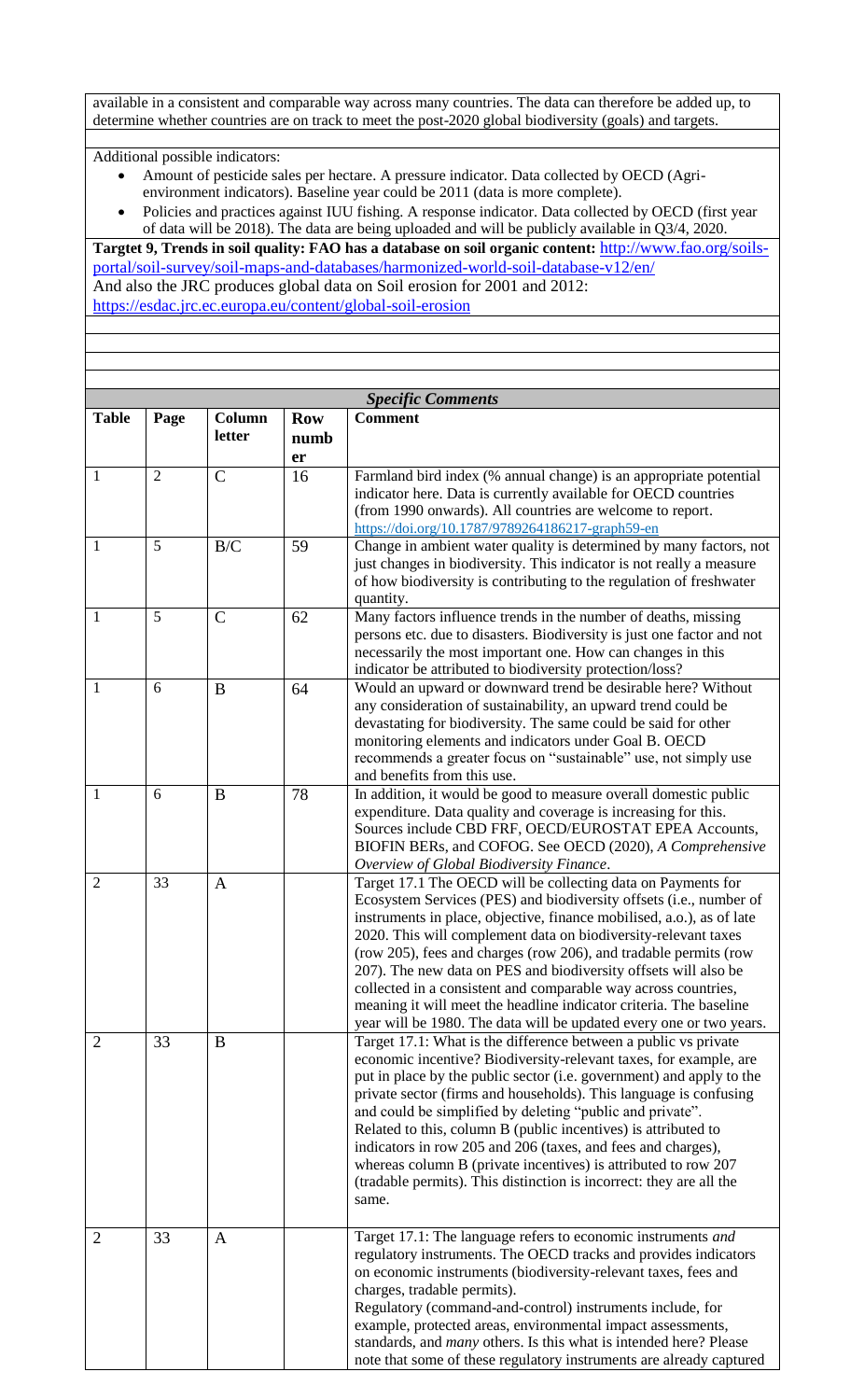|                |       |               |             | in the other targets. It is therefore not clear which regulatory<br>instruments are being referred to here, how they differ from the<br>other ones in other targets, and how it provides value-added and/or<br>avoids duplication. One option would be to delete the language here<br>on regulatory instruments here.                                                                                                                                                                                                                                                                                                                                                                                                                                                                                                                                                                                                                                                                                                                                                |
|----------------|-------|---------------|-------------|----------------------------------------------------------------------------------------------------------------------------------------------------------------------------------------------------------------------------------------------------------------------------------------------------------------------------------------------------------------------------------------------------------------------------------------------------------------------------------------------------------------------------------------------------------------------------------------------------------------------------------------------------------------------------------------------------------------------------------------------------------------------------------------------------------------------------------------------------------------------------------------------------------------------------------------------------------------------------------------------------------------------------------------------------------------------|
| $\overline{2}$ | 33/34 | $\mathbf{A}$  |             | Target 17.2. This language is less ambitious than the current<br>language in Aichi Target 3 (which refers to harmful<br>subsidies), as this target 17.2 only refers to "most harmful"<br>subsidies. Is this intentional? If so, why?                                                                                                                                                                                                                                                                                                                                                                                                                                                                                                                                                                                                                                                                                                                                                                                                                                 |
| $\overline{2}$ | 33/34 |               |             | Target 17.2 In addition to providing data on trends in<br>potentially environmentally harmful elements of agriculture<br>support (PSE) (row 208), OECD is working to collect and<br>provide data, as of 2021, on Trends in potentially<br>environmentally harmful elements of government support to<br>fisheries. (The OECD collects data on government support to<br>fisheries via the OECD fisheries support estimate [FSE]<br>database). Hence please insert an additional row with this new<br>indicator. The baseline year would be from 2010, and the data<br>would be updated every year. It will build on:<br>https://stats.oecd.org/Index.aspx?datasetcode=FISH_FSE                                                                                                                                                                                                                                                                                                                                                                                         |
| $\overline{2}$ | 26    | $\mathcal{C}$ | 219         | The monitoring element (B) is trends in public domestic resource<br>mobilization. Yet the indicator $(C)$ proposed is # of Parties with a<br>target. This proposed indicator does not make sense. For all other<br>resource mobilization targets, the indicator proposed is quantitative<br>data on the value/magnitude of finance (not whether they have<br>targets). Moreover, this data is already being collected by a number<br>of countries (see e.g. CBD financial reporting framework,<br><b>OECD/EUROSTAT Environmental Protection Expenditure</b><br>Accounts, BIOFIN Biodiversity Expenditure Reviews and the<br>COFOG data). OECD (2020) A Comprehensive Overview of Global<br>Biodiversity Finance provide analysis, including country coverage<br>of different datasets. The indicator should be similar to those of<br>other resource mobilization targets, namely: Amount of domestic<br>public finance mobilized for biodiversity.                                                                                                                  |
| $\overline{2}$ | 34-35 | $\mathsf{C}$  | 212/21<br>6 | The distinction between 212 and 216 is not clear. Are these not the<br>same?                                                                                                                                                                                                                                                                                                                                                                                                                                                                                                                                                                                                                                                                                                                                                                                                                                                                                                                                                                                         |
| $\overline{2}$ | 35    | $\mathsf{C}$  | 218         | Data on biodiversity-related funding from philanthropic foundations<br>collected by OECD could be used here. This mentioned in table 1<br>row 80.                                                                                                                                                                                                                                                                                                                                                                                                                                                                                                                                                                                                                                                                                                                                                                                                                                                                                                                    |
| $\overline{2}$ | 13    |               | 57          | Target 4.<br>For the monitoring element on the implementation of<br>international instruments against IUU fishing (row 57, page<br>13), the new OECD indicators of best policies and practices<br>against IUU fishing could be useful. The data is now being<br>uploaded on OECD. Stat but will only be publicly accessible<br>in Q3/4 2020.                                                                                                                                                                                                                                                                                                                                                                                                                                                                                                                                                                                                                                                                                                                         |
| $\overline{2}$ | 13    |               | 58          | The text says "Trends in proportion of biological resources<br>harvested within the established harvest limits" – butand then<br>it is related to SDG indicator 14.4.1 "Proportion of fish stocks<br>within biologically sustainable levels".<br>Both approaches are however different. Indeed, stocks could<br>be harvested within established harvest levels but be<br>unsustainable if harvest limits have been set at an<br>unsustainable level. And, conversely, they could be<br>biologically sustainable but not harvested within the<br>established harvest limit, if countries have objectives for<br>economic maximization which mean they adopt harvest limits<br>that are even more restrictive than what biological<br>sustainability would require. What is more, the monitoring<br>element implies that a harvest limit has been set, which is still<br>not the case for large numbers of stocks, while the SDG<br>indicator is related to a biological status that can be met<br>without a harvest limit if pressure on stocks is limited<br>anyway. |

 $\overline{\phantom{a}}$ 

 $\begin{array}{c} \rule{0pt}{2ex} \rule{0pt}{2ex} \rule{0pt}{2ex} \rule{0pt}{2ex} \rule{0pt}{2ex} \rule{0pt}{2ex} \rule{0pt}{2ex} \rule{0pt}{2ex} \rule{0pt}{2ex} \rule{0pt}{2ex} \rule{0pt}{2ex} \rule{0pt}{2ex} \rule{0pt}{2ex} \rule{0pt}{2ex} \rule{0pt}{2ex} \rule{0pt}{2ex} \rule{0pt}{2ex} \rule{0pt}{2ex} \rule{0pt}{2ex} \rule{0pt}{2ex} \rule{0pt}{2ex} \rule{0pt}{2ex} \rule{0pt}{2ex} \rule{0pt}{$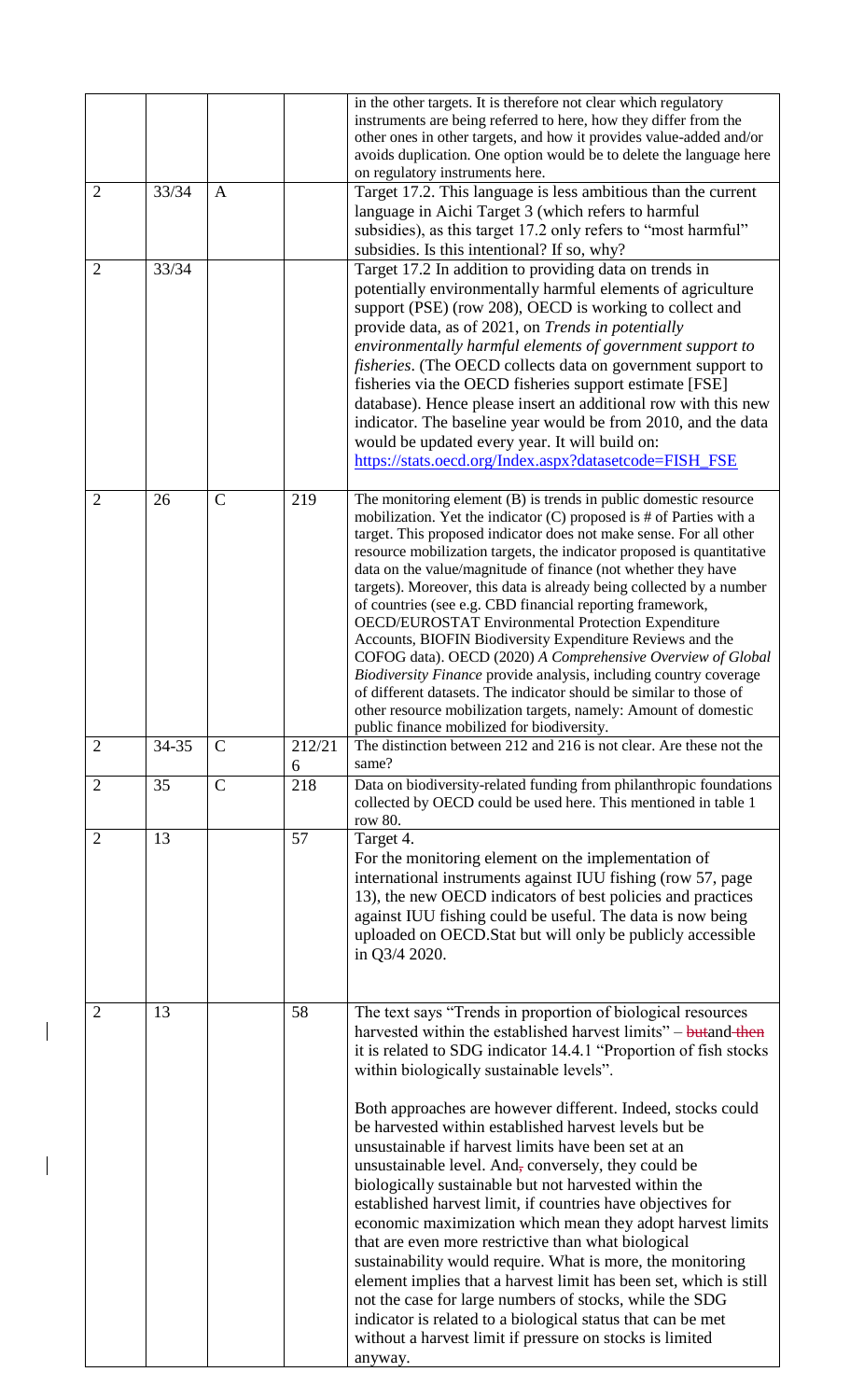|                |    |    | The OECD has developed new "targets & thresholds"<br>indicators" (base year will be 2009, to be made public in Q3/4<br>2020), that include information both on the status and on the<br>policy dimension of stocks, by reporting (i) whether a stock is<br>meeting biological sustainability and (ii) whether it is also<br>meeting "higher management objectives" on the basis of<br>recent stock status evaluations. And we exclude from the<br>biological sustainability count, stocks that meet harvest limits,<br>which do not ensure biological sustainability. The OECD<br>indicator could thus give you all the information you are<br>looking at. But the coverage is not global and, replicating such<br>analysis at a global level would be very data intensive. In<br>doing so, it would be important to make biological<br>sustainability a primer criteria. |
|----------------|----|----|---------------------------------------------------------------------------------------------------------------------------------------------------------------------------------------------------------------------------------------------------------------------------------------------------------------------------------------------------------------------------------------------------------------------------------------------------------------------------------------------------------------------------------------------------------------------------------------------------------------------------------------------------------------------------------------------------------------------------------------------------------------------------------------------------------------------------------------------------------------------------|
|                |    |    | Given the heaviness of such a process, from a CBD<br>perspective, it might be worth considering whether the harvest<br>limit monitoring element is necessary, as perhaps instead the<br>biological sustainability is the most important criteria. If this<br>is the case, it might be helpful to align the "monitoring"<br>element" language with the SDG indicator and focus on<br>biological sustainability. [Please note that when it comes to<br>monitoring element "trends in sustainable fisheries<br>management", page 18, rows 105 and onwards, the SDG stock<br>sustainability indicator is there again but not the harvest limit<br>dimension, which is more policy focused]                                                                                                                                                                                    |
|                |    |    | One other element that could be of interest, and simpler to<br>monitor, is the number of stocks for which any stock status<br>evaluation is available, regardless of status, as knowledge of<br>the status is already an important step towards sustainability.<br>This data is also available in the OECD targets and thresholds<br>dataset mentioned above.                                                                                                                                                                                                                                                                                                                                                                                                                                                                                                             |
| $\overline{2}$ | 13 | 59 | On "Trends in proportion of biological resources harvested<br>though sustainable harvest practices": what does sustainable<br>harvest practices refer to here? $-$ it could range from<br>management rules such as harvest limits to the actual fishing<br>gear being used, the fishing grounds, season etc. and as such it<br>seems very difficult to monitor. Again, it may be easier to<br>focus on the outcome – sustainable stocks.                                                                                                                                                                                                                                                                                                                                                                                                                                  |
|                |    |    | The OECD will be reporting new fisheries management<br>indicators with information on how many of countries' most<br>important stocks are managed with a total allowable catch<br>(TAC) limit; which could be useful in this context. But it is<br>only part of the picture, and already very difficult to monitor.<br>This new dataset will also be made public in $Q3/4$ 2020 with<br>2018 as a base year.                                                                                                                                                                                                                                                                                                                                                                                                                                                              |
| $2$ or $3$     |    |    | For Table 2 or 3, it is proposed to add a colomn to indicate which of<br>the indicators are state indicators, pressure indicators, or response<br>indicators. This will help to determine the relative balance of<br>indicators proposed across the goals and targets of the post-2020<br>global biodiversity framework. It is important to have a good<br>balance of different types of P-S-R indicators (this is related to the<br>theory of change).                                                                                                                                                                                                                                                                                                                                                                                                                   |
|                |    |    | For example, in Table 2, row 1, 2, and 5 are response indicators.<br>Row 6, 8, 9, 10, 11, 12, 14, 15, 18, 19, 20 are state indicators.<br>Row 7, 17 ad 24 are pressure indicators.                                                                                                                                                                                                                                                                                                                                                                                                                                                                                                                                                                                                                                                                                        |
|                |    |    | This has been undertaken below for Table 3 for most of the<br>indicators (see Annex I below). The preliminary analysis finds:<br>Number of State indicators: $\sim 25$<br>Number of Pressure indicators: ~15<br>Number of Response indicators: $\sim 80$                                                                                                                                                                                                                                                                                                                                                                                                                                                                                                                                                                                                                  |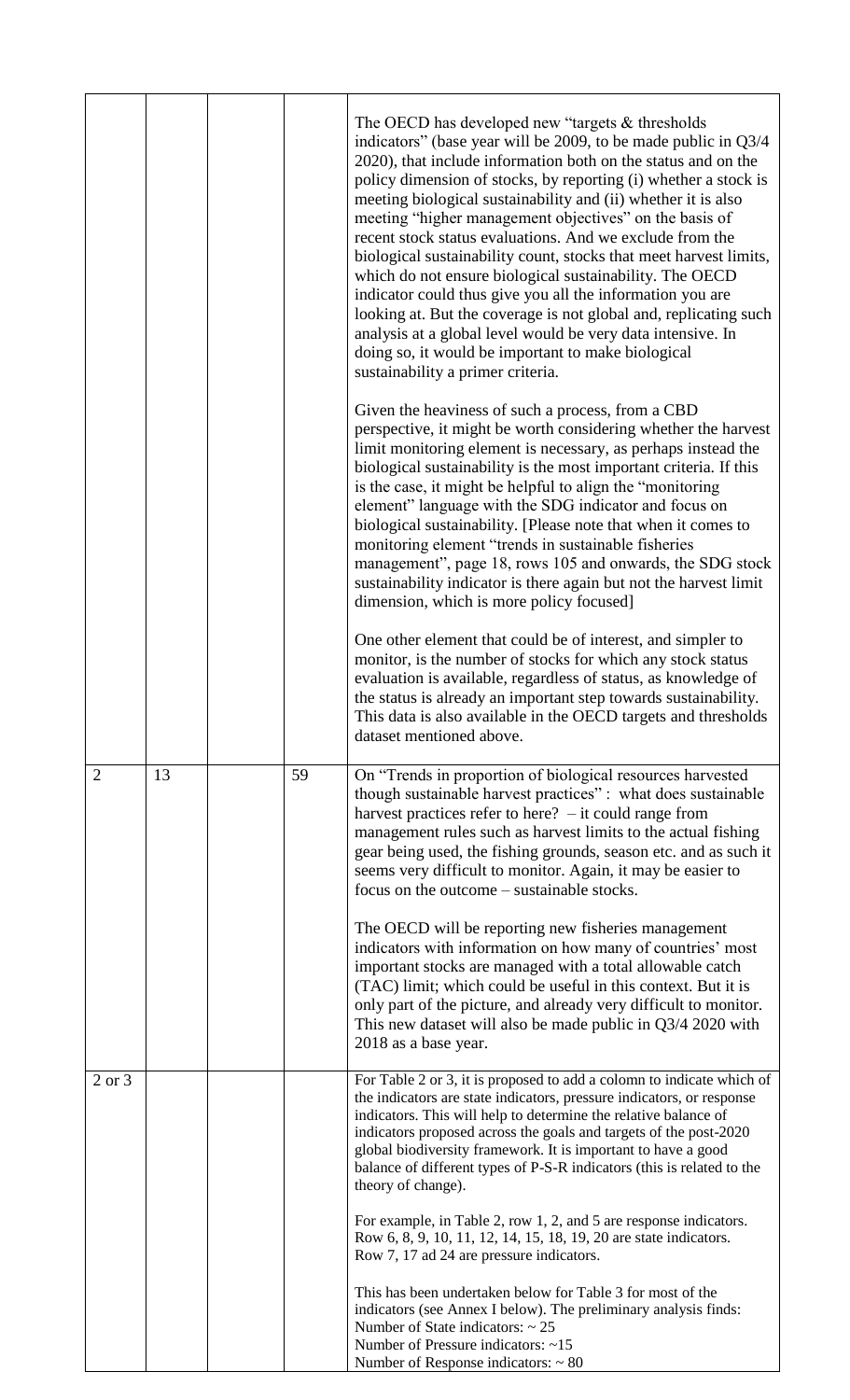| While it is important to have many response indicators (this is what<br>will lead to change), it is important to note that many of these<br>proposed response indicators are related to protected areas or other<br>area-based conservation measures (about 10). It would be important<br>to try and identify additional response indicators that are<br>representative of other elements, including mainstreaming (across<br>sectors, so as to address the pressures). |
|-------------------------------------------------------------------------------------------------------------------------------------------------------------------------------------------------------------------------------------------------------------------------------------------------------------------------------------------------------------------------------------------------------------------------------------------------------------------------|
| Moreover, many of the response indicators are process indicators<br>(e.g. integrate biodiversity into national strategies). It would be<br>important to try and identify additional response indicators that<br>reflect outputs (e.g., new legislation for mining) and outcomes (e.g.<br>[trends in, to determine increase or decrease of] pesticides per<br>hectare).                                                                                                  |
|                                                                                                                                                                                                                                                                                                                                                                                                                                                                         |

# **Annex I: Table 3 with an additional colomn with information on whether the proposed indicators are state indicators, pressure indicators or responses indicators.**

| A.<br><b>Proposed Global Indicators</b>                                                                                                                                                                                                                                                                                                                                                                                                                                                                                 | <b>B.</b><br><b>Relevant Goals</b><br>and Targets | <b>Row</b><br><b>Number</b> | State,<br>pressure or<br>response<br>indicator |
|-------------------------------------------------------------------------------------------------------------------------------------------------------------------------------------------------------------------------------------------------------------------------------------------------------------------------------------------------------------------------------------------------------------------------------------------------------------------------------------------------------------------------|---------------------------------------------------|-----------------------------|------------------------------------------------|
| (a) Food loss index and (b) food waste index (SDG indicator 12.3.1)                                                                                                                                                                                                                                                                                                                                                                                                                                                     | 15                                                | 1                           | Pressure                                       |
| (a) Hazardous waste generated per capita; and (b) proportion of hazardous<br>waste treated, by type of treatment (SDG indicator 12.4.2)                                                                                                                                                                                                                                                                                                                                                                                 | 6, 14                                             | $\overline{2}$              | (a)<br>Pressure<br>(b)<br>Response             |
| (a) Index of coastal eutrophication; and (b) plastic debris density (SDG<br>indicator $14.1.1$ )                                                                                                                                                                                                                                                                                                                                                                                                                        | 6                                                 | 3                           | Pressure                                       |
| (a) Number of countries that have established national targets in<br>accordance with or similar to Aichi Biodiversity Target 2 of the Strategic<br>Plan for Biodiversity<br>$2011-2020$ in their national biodiversity strategy and action plans and the<br>progress reported towards these targets; and (b) integration of biodiversity<br>national<br>accounting<br>and reporting<br>systems,<br>defined<br>into<br>as<br>implementation of the System of Environmental-Economic Accounting<br>(SDG indicator 15.9.1) | 13                                                | $\overline{4}$              | Response                                       |
| (a) Official development assistance on conservation and sustainable use of<br>biodiversity (SDG indicator 15.a.1)                                                                                                                                                                                                                                                                                                                                                                                                       | D, 18                                             | 5                           | Response                                       |
| 15.a.1 (b) revenue generated and finance mobilized from biodiversity-<br>relevant economic instruments (SDG indicator 15.a.1)                                                                                                                                                                                                                                                                                                                                                                                           | D                                                 | 6                           | Response                                       |
| Amount and composition of biodiversity-related finance reported to the<br><b>OECD</b> Creditor reporting system                                                                                                                                                                                                                                                                                                                                                                                                         | 18                                                | 7                           | Response                                       |
| Amount of Biodiversity-related philanthropic funding                                                                                                                                                                                                                                                                                                                                                                                                                                                                    | D                                                 | 8                           | Response                                       |
| Amount of fossil-fuel subsidies per unit of GDP (production and<br>consumption)(SDG indicator 12.c.1)                                                                                                                                                                                                                                                                                                                                                                                                                   | 17                                                | 9                           | Response                                       |
| Amount of funding provided through the Global Environment Facility and<br>allocated to biodiversity focal area (decision $X/3$ )                                                                                                                                                                                                                                                                                                                                                                                        | 18                                                | 10                          | Response                                       |
| Area of forest under sustainable management: total FSC and PEFC forest<br>management certification                                                                                                                                                                                                                                                                                                                                                                                                                      | 9, 14                                             | 11                          | Response                                       |
| Areas of agricultural land under conservation agriculture.                                                                                                                                                                                                                                                                                                                                                                                                                                                              | 9                                                 | 12                          | Response                                       |
| Average income of small-scale food producers, by sex and indigenous<br>status (SDG indicator 2.3.2)                                                                                                                                                                                                                                                                                                                                                                                                                     | 8                                                 | 13                          |                                                |
| Average marine acidity (pH) measured at agreed suite of representative<br>sampling stations (SDG indicator 14.3.1)                                                                                                                                                                                                                                                                                                                                                                                                      | A                                                 | 14                          | <b>State</b>                                   |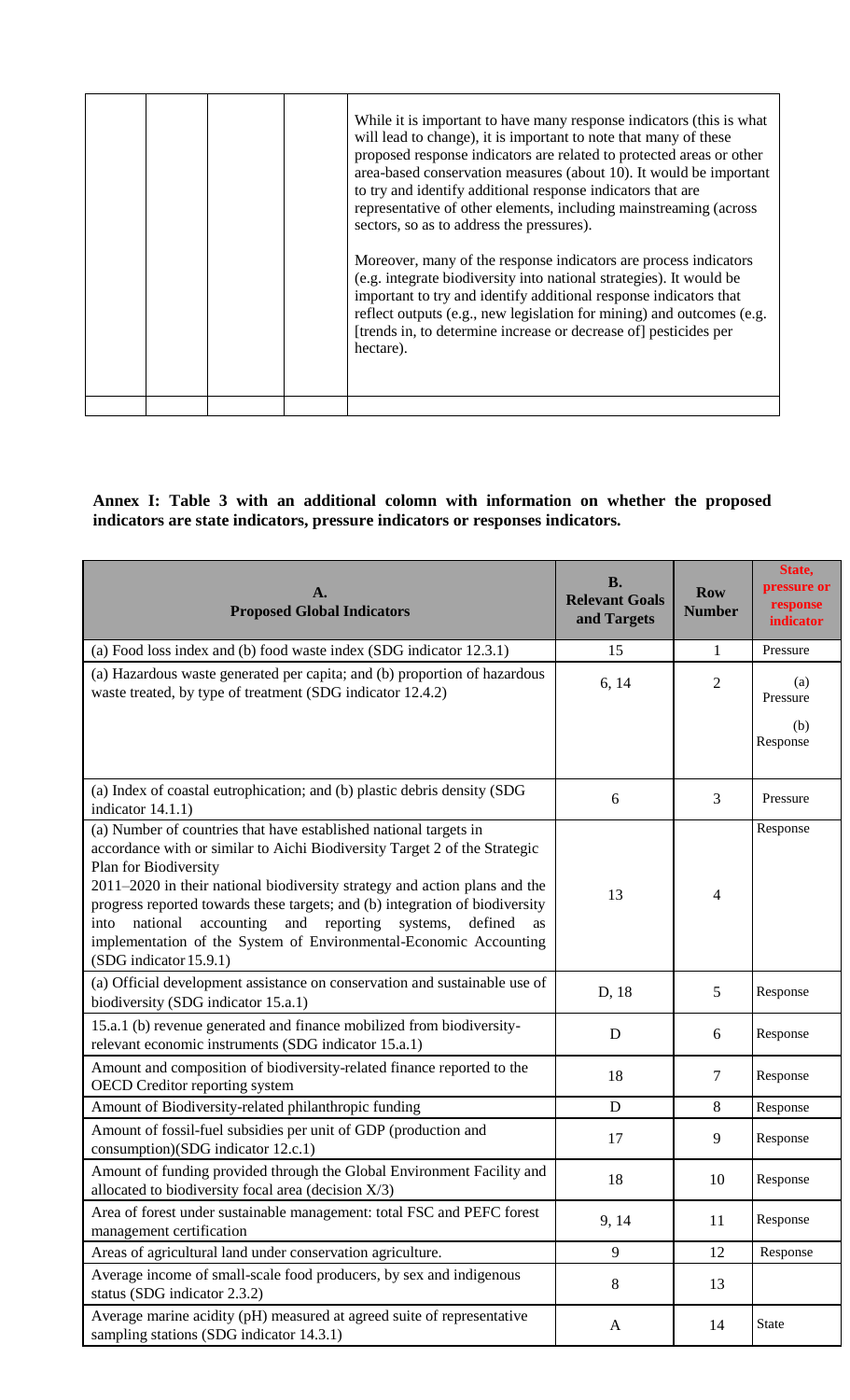| Average share of the built-up area of cities that is open space for public<br>use for all, by sex, age and persons with disabilities (SDG indicator<br>11.7.1) | 11             | 15 | Response     |
|----------------------------------------------------------------------------------------------------------------------------------------------------------------|----------------|----|--------------|
| Bioclimatic Ecosystem Resilience Index (BERI)                                                                                                                  | 1              | 16 | <b>State</b> |
| <b>Biodiversity Barometer</b>                                                                                                                                  | 15, 19         | 17 | Response     |
| <b>Biodiversity Engagement Indicator</b>                                                                                                                       | 15             | 18 | Response     |
| <b>Biodiversity Habitat Index</b>                                                                                                                              | A, B, 1        | 19 | <b>State</b> |
| <b>Biodiversity Intactness Index</b>                                                                                                                           | $\mathsf{A}$   | 20 | <b>State</b> |
| Change in the extent of water-related ecosystems over time (SDG<br>indicator $6.6.1$ )                                                                         | A, 10          | 21 | <b>State</b> |
| Change in water use efficiency over time (SDG indicator 6.4.1).                                                                                                | 14             | 22 | Response     |
| Change on the extent of water related ecosystems (SDG Indicator 6.6.1)                                                                                         | A, 1           | 23 | <b>State</b> |
| $CO2$ emission per unit of value added (SDG indicator 9.4.1)                                                                                                   | 14             | 24 | Pressure     |
| Comprehensiveness of conservation of socioeconomically as well as<br>culturally valuable species.                                                              | A              | 25 | Response     |
| Continuous Global Mangrove Forest Cover                                                                                                                        | A, 1           | 26 | <b>State</b> |
| Coverage by protected areas of important sites for mountain biodiversity<br>(SDG indicator 15.4.1)                                                             | $\overline{2}$ | 27 | Response     |
| Coverage of other effective area-based conservation measures                                                                                                   | A, 2           | 28 | Response     |
| Coverage of protected areas in relation to marine areas (SDG indicator<br>14.5.1)                                                                              | $\overline{2}$ | 29 | Response     |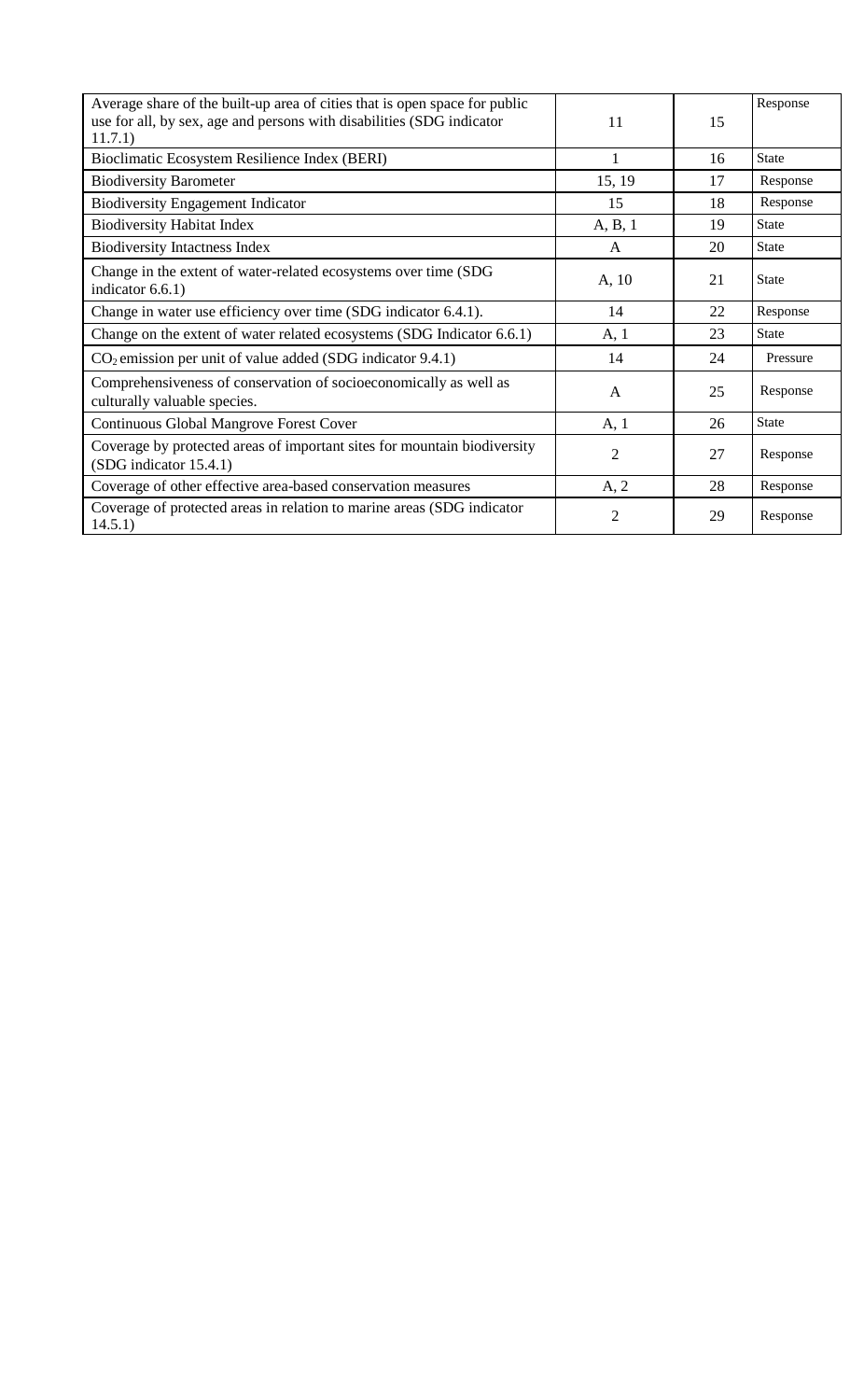| A.<br><b>Proposed Global Indicators</b>                                                                                                                                                                                                                         | <b>B.</b><br><b>Relevant</b><br><b>Goals and</b><br><b>Targets</b> | <b>Row</b><br><b>Number</b> | State, pressure<br>or response<br>indicator |
|-----------------------------------------------------------------------------------------------------------------------------------------------------------------------------------------------------------------------------------------------------------------|--------------------------------------------------------------------|-----------------------------|---------------------------------------------|
| Cumulative human impacts on marine ecosystems                                                                                                                                                                                                                   | A, 1                                                               | 30                          | Pressure                                    |
| Degree of application of a legal/regulatory/ policy/institutional framework<br>which recognizes and protects access rights for small-scale fisheries (SDG<br>indicator 14.B.1)                                                                                  | 8                                                                  | 31                          | Response                                    |
| Degree of implementation of international instruments aiming to combat<br>illegal, unreported and unregulated fishing (SDG indicator 14.6.1)                                                                                                                    | 4, 8                                                               | 32                          | Response                                    |
| Degree of integrated water resources management (SDG indicator 6.5.1)                                                                                                                                                                                           | $\mathbf{1}$                                                       | 33                          | Response                                    |
| Dollar value of all resources made available to strengthen statistical<br>capacity in developing countries (SDG indicator 17.19.1)                                                                                                                              | 18                                                                 | 34                          | Response                                    |
| Dollar value of financial and technical assistance (including through<br>North-South, South-South and triangular cooperation) committed to<br>developing countries (SDG indicator 17.9.1)                                                                       | 18                                                                 | 35                          | Response                                    |
| Domestic material consumption, domestic material consumption per<br>capita, and domestic material consumption per GDP (SDG indicators<br>8.4.2 and 12.2.2)                                                                                                      | 14, 15                                                             | 36                          | Pressure                                    |
| <b>Ecological Footprint</b>                                                                                                                                                                                                                                     | 14, 15                                                             | 37                          | Pressure                                    |
| Ecoregion Intactness Index                                                                                                                                                                                                                                      | 1                                                                  | 38                          | <b>State</b>                                |
| Estimated % of monetary and non-monetary benefits directed towards<br>conservation and sustainable use of biodiversity                                                                                                                                          | 12                                                                 | 39                          | Response                                    |
| Extent to which (i) global citizenship education and (ii) education for<br>sustainable development are mainstreamed in (a) national education<br>policies; (b) curricula; (c) teacher education; and (d) student assessment<br>(SDG indicators 4.71 and 12.8.1) | 19                                                                 | 40                          | Response                                    |
| Forest area as a proportion of total land area (SDG indicator 15.1.1)                                                                                                                                                                                           | A, 1                                                               | 41                          | <b>State</b>                                |
| Global coral reef extent                                                                                                                                                                                                                                        | $\mathbf{A}$                                                       | 42                          | <b>State</b>                                |
| Global saltmarsh extent                                                                                                                                                                                                                                         | A                                                                  | 43                          | <b>State</b>                                |
| Global seagrass extent                                                                                                                                                                                                                                          | A, 1                                                               | 44                          | State                                       |
| <b>Global Vegetation Health Products</b>                                                                                                                                                                                                                        | $\mathbf{A}$                                                       | 45                          |                                             |
| Growth in number of records and species in the Living Planet Index<br>database                                                                                                                                                                                  | 19                                                                 | 46                          | Response                                    |
| Growth in Species Occurrence Records Accessible Through GBIF                                                                                                                                                                                                    | 19                                                                 | 47                          | Response                                    |
| Human Appropriation of Net Primary Production (HANPP)                                                                                                                                                                                                           | 14                                                                 | 48                          | Pressure                                    |
| Level of water stress: freshwater withdrawal as a proportion of available<br>freshwater resources (SDG indicator 6.4.2)                                                                                                                                         | 14, 15                                                             | 49                          | Pressure                                    |
| Live coral cover                                                                                                                                                                                                                                                | A, 1                                                               | 50                          | <b>State</b>                                |
| Living Planet Index and derivatives                                                                                                                                                                                                                             | A, 8                                                               | 51                          | <b>State</b>                                |
| Material footprint, material footprint per capita, and material footprint per<br>GDP (SDG indicators 8.4.1 and 12.2.1)                                                                                                                                          | 14, 15                                                             | 52                          | Pressure                                    |
| Mountain Green Cover Index (SDG indicator 15.4.2)                                                                                                                                                                                                               | $\mathbf{1}$                                                       | 53                          | <b>State</b>                                |
| <b>MSC Certified Catch</b>                                                                                                                                                                                                                                      | 8, 14                                                              | 54                          | Response                                    |
| National recycling rate, tons of material recycled (SDG indicator 12.5.1)                                                                                                                                                                                       | 15                                                                 | 55                          | Response                                    |
| <b>Nitrogen Balances</b>                                                                                                                                                                                                                                        | 6                                                                  | 56                          | Pressure                                    |
| Number of assessments on the IUCN Red List of threatened species                                                                                                                                                                                                | 19                                                                 | 57                          | Response                                    |
| Number of certified forest areas under sustainable management with<br>verified impacts on biodiversity conservation                                                                                                                                             | 2, B                                                               | 58                          | Response                                    |
| Number of certified forest areas under sustainable management with<br>verified impacts on carbon sequestration/storage                                                                                                                                          | $\bf{B}$                                                           | 59                          | Response                                    |
| Number of certified forest areas under sustainable management with<br>verified impacts on water quality                                                                                                                                                         | $\bf{B}$                                                           | 60                          | Response                                    |
| Number of checkpoint communiqués published in the ABS Clearing-<br>House                                                                                                                                                                                        | $\mathcal{C}$                                                      | 61                          | Response                                    |
| Number of companies publishing sustainability reports (SDG indicator<br>12.6.1)                                                                                                                                                                                 | 14, 19                                                             | 62                          | Response                                    |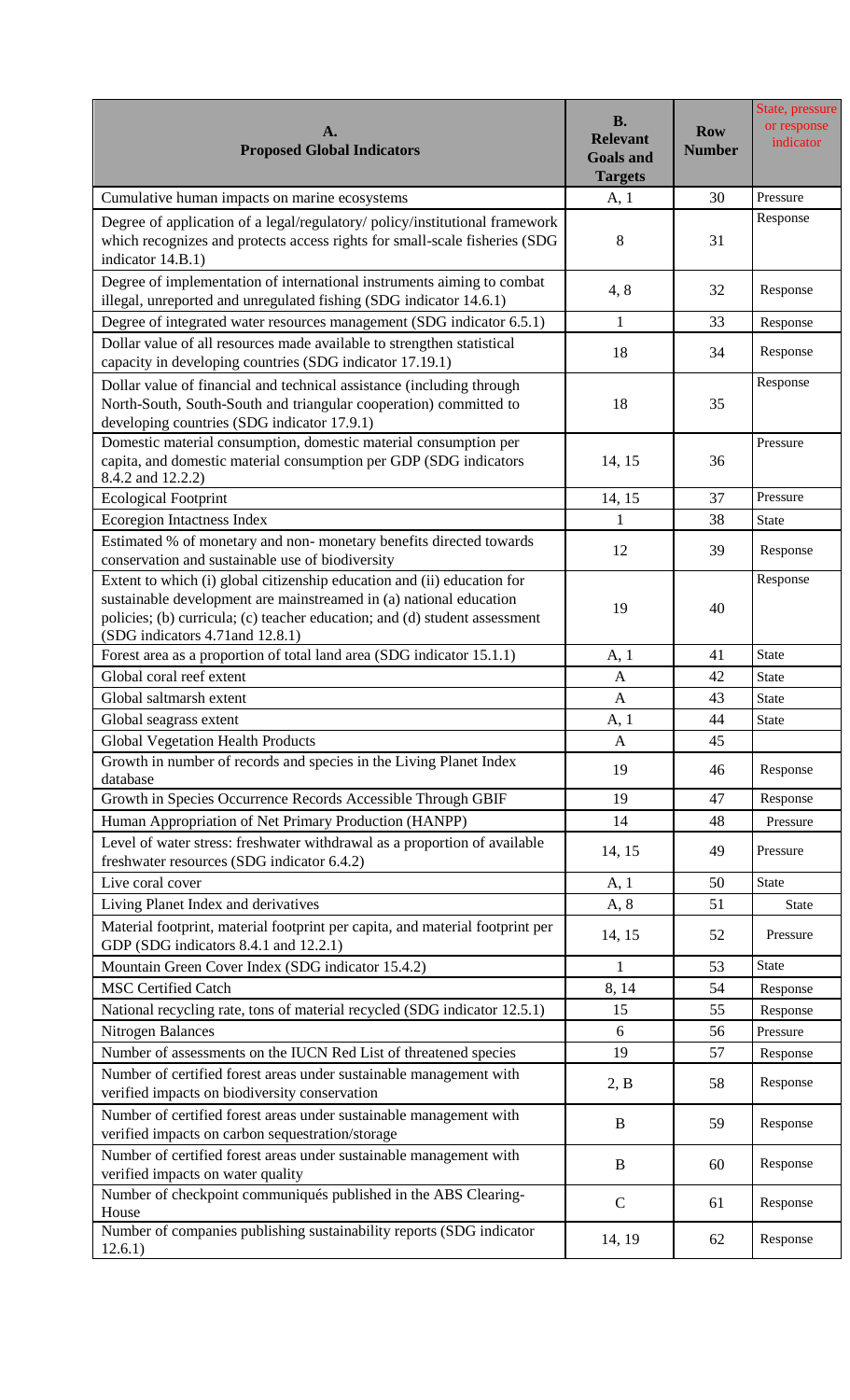| A.<br><b>Proposed Global Indicators</b>                                                                                                                                                                                                                                                                                                                       | <b>B.</b><br><b>Relevant Goals</b><br>and Targets | <b>Row</b><br><b>Number</b> |                             |
|---------------------------------------------------------------------------------------------------------------------------------------------------------------------------------------------------------------------------------------------------------------------------------------------------------------------------------------------------------------|---------------------------------------------------|-----------------------------|-----------------------------|
| Number of countries developing, adopting or implementing policy<br>instruments aimed at supporting the shift to sustainable consumption and<br>production (SDG indicator 12.1.1)                                                                                                                                                                              | 14, 15                                            | 63                          | Response                    |
| Number of countries that adopt and implement national disaster risk<br>reduction strategies in line with the Sendai Framework for Disaster Risk<br>Reduction 2015-2030 (SDG indicator 13.1.2)                                                                                                                                                                 | 7                                                 | 64                          | Response<br>(process)       |
| Number of countries that have (a) Assessed values of biodiversity, in<br>accordance with the Convention, (b) Identified and reported funding<br>needs, gaps and priorities (c)Developed national financial plans for<br>biodiversity; (d) Been provided with the necessary funding and capacity<br>building to undertake the above activities; (decision X/3) | 18                                                | 65                          | Response                    |
| Number of countries that have adopted legislative, administrative and<br>policy frameworks to ensure fair and equitable sharing of benefits (SDG<br>Indicator $15.6.1$ )                                                                                                                                                                                      | 12                                                | 66                          | Response                    |
| Number of countries that have adopted legislative, administrative and<br>policy frameworks to ensure fair and equitable sharing of benefits (SDG<br>Indicator 15.6.1) (this seems to be a repeat of the one just above)                                                                                                                                       | 12                                                | 67                          | Response                    |
| Number of countries that require prior informed consent that have<br>published information on ABS procedures in the ABS Clearing-House.                                                                                                                                                                                                                       | 12                                                | 68                          | Response                    |
| Number of countries that require prior informed consent that have<br>published legislative, administrative or policy measures on access and<br>benefit-sharing in the ABS Clearing-House.                                                                                                                                                                     | 12                                                | 69                          | Response                    |
| Number of countries using ecosystem-based approaches to managing<br>marine areas (SDG indicator 14.2.1                                                                                                                                                                                                                                                        | $\mathbf{1}$                                      | 70                          | Response                    |
| Number of countries with biodiversity-relevant charges and fees                                                                                                                                                                                                                                                                                               | 17                                                | 71                          | Response                    |
| Number of countries with biodiversity-relevant taxes                                                                                                                                                                                                                                                                                                          | 17                                                | 72                          | Response                    |
| Number of countries with biodiversity-relevant tradable permit schemes                                                                                                                                                                                                                                                                                        | 17                                                | 73                          | Response                    |
| Number of countries with mechanisms in place to enhance policy<br>coherence of sustainable development (SDG indicator 17.14)                                                                                                                                                                                                                                  | 13                                                | 74                          | Response                    |
| Number of deaths, missing persons and directly affected persons<br>attributed to disasters per 100,000 population (SDG indicator 11.5.1)                                                                                                                                                                                                                      | B, 10                                             | 75                          | State or<br>pressure<br>(?) |
| Number of extinctions prevented by conservation action                                                                                                                                                                                                                                                                                                        | A                                                 | 76                          | Response                    |
| Number of least developed countries and small island developing States<br>with nationally determined contributions, long-term strategies, national<br>adaptation plans, strategies as reported in adaptation communications and<br>national communications (SDG indicator 13.b.1)                                                                             | 7                                                 | 77                          | Response                    |
| Number of MSC Chain of Custody Certification holders by distribution<br>country                                                                                                                                                                                                                                                                               | 14                                                | 78                          | Response                    |
| Number of Parties with a nationally determined target for increasing the<br>level of domestic resources, reported to the Convention                                                                                                                                                                                                                           | 18                                                | 79                          | Response                    |
| Number of plant and animal genetic resources for food and agriculture<br>secured in either medium- or longterm conservation facilities (SDG<br>indicator 2.5.1)                                                                                                                                                                                               | A, 8, 9                                           | 80                          | Response                    |
| Number of species extinctions (birds and mammals).                                                                                                                                                                                                                                                                                                            | A                                                 | 81                          | State                       |
| Number of users that have provided information relevant to the utilization<br>of genetic resources to designated checkpoints                                                                                                                                                                                                                                  | $\mathbf C$                                       | 82                          |                             |
| Ocean Health Index                                                                                                                                                                                                                                                                                                                                            | A, 1                                              | 83                          | <b>State</b>                |
| Percentage of cropped landscapes with at least 10% natural land                                                                                                                                                                                                                                                                                               | 1                                                 | 84                          |                             |
| Percentage of Parties that carry out scientifically sound risk assessments<br>to support biosafety decision-making                                                                                                                                                                                                                                            | 16                                                | 85                          | Response                    |
| Percentage of Parties that establish and implement risk management<br>measures                                                                                                                                                                                                                                                                                | 16                                                | 86                          | Response                    |
| Percentage of Parties that have the necessary biosafety legal and<br>administrative measures in place                                                                                                                                                                                                                                                         | 16                                                | 87                          | Response                    |
| Percentage of Parties that have the necessary measures and means for<br>detection and identification of products of biotechnology.                                                                                                                                                                                                                            | 16                                                | 88                          | Response                    |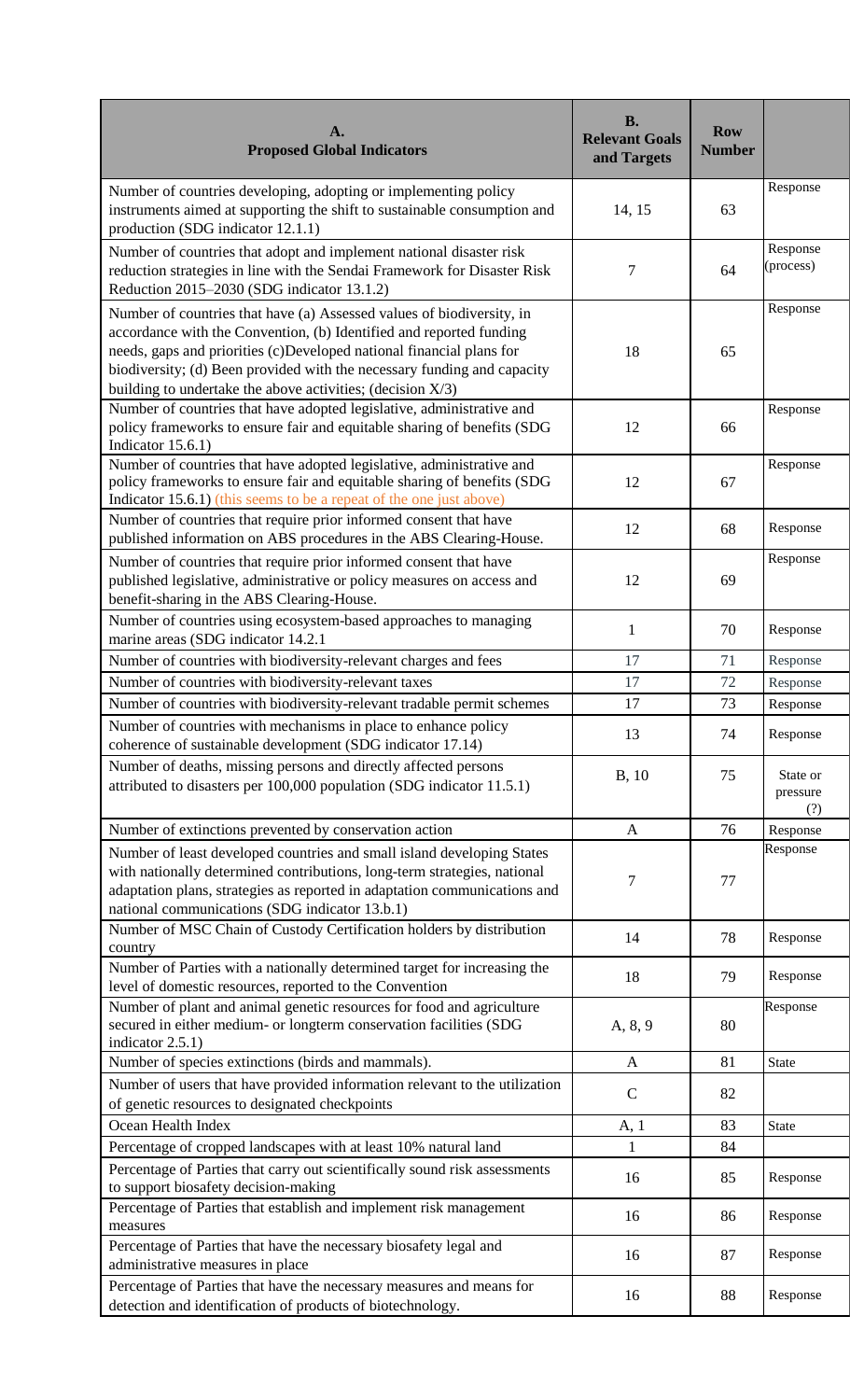| <b>Proposed Global Indicators</b>                                                                                                                                                                       | <b>Number</b><br>and Targets | <b>Row</b>    |
|---------------------------------------------------------------------------------------------------------------------------------------------------------------------------------------------------------|------------------------------|---------------|
| Percentage of Parties that implement their biosafety measures                                                                                                                                           | 89<br>16                     | Response      |
| Percentage of Parties to the Cartagena Protocol on Biosafety<br>implementing the relevant provisions of the Protocol.                                                                                   | 16<br>90                     | Response      |
| Percentage of Parties to the Cartagena Protocol on Biosafety<br>implementing the relevant provisions of the Protocol.                                                                                   | 16<br>91                     | Response      |
| Percentage of Parties to the Cartagena Protocol on Biosafety<br>implementing the relevant provisions of the Protocol.                                                                                   | 92<br>16                     | Response      |
| Percentage of Parties to the Nagoya - Kuala Lumpur Supplementary<br>Protocol implementing the relevant provisions of the Supplementary<br>Protocol.                                                     | 93<br>16                     | Response      |
| Percentage of Parties with legal and technical measures for restoration and<br>compensation.                                                                                                            | 16<br>94                     | Response      |
| Percentage of Parties with mechanisms to facilitate the sharing of and<br>access to information on biosafety.                                                                                           | 16<br>95                     | Response      |
| Percentage of threatened species that are improving in status.                                                                                                                                          | 3<br>96                      | <b>Status</b> |
| Phosphorus balances                                                                                                                                                                                     | 6<br>97                      | Pressure      |
| Primary forest deforestation                                                                                                                                                                            | $\mathbf{1}$<br>98           | Pressure      |
| Progress towards sustainable forest management (SDG indicator 15.2.1)                                                                                                                                   | 9<br>99                      | Response      |
| Proportion of agricultural area under productive and sustainable<br>agriculture (SDG indicator 2.4.1)                                                                                                   | 9<br>100                     | Response      |
| Proportion of bodies of water with good ambient water quality (SDG<br>indicator 6.3.2)                                                                                                                  | <b>B</b> , 10<br>101         | <b>State</b>  |
| Proportion of countries adopting relevant national legislation and<br>adequately resourcing the prevention or control of invasive alien species<br>(SDG indicator 15.8.1)                               | 5<br>102                     | Response      |
| Proportion of countries with systems to track and make public allocations<br>for gender equality and women's empowerment (SDG indicator 5.c.1)                                                          | 20<br>103                    | Response      |
| Proportion of fish stocks under sustainable management certification<br>schemes                                                                                                                         | 8<br>104                     | Response      |
| Proportion of fish stocks within biologically sustainable levels (SDG<br>indicator 14.4.1)                                                                                                              | 4,8<br>105                   | <b>State</b>  |
| Proportion of important sites for terrestrial and freshwater biodiversity<br>that are covered by protected areas, by ecosystem type                                                                     | $\overline{2}$<br>106        | Response      |
| Proportion of known species assessed through the IUCN Red List.                                                                                                                                         | 19<br>107                    | Response      |
| Proportion of land that is degraded over total land area (SDG indicator<br>15.3.1)                                                                                                                      | A, 1, 9<br>108               | Pressure      |
| Proportion of local administrative units with established and operational<br>policies and procedures for participation of local communities in water<br>and sanitation management (SDG indicator 6.b.1) | 10<br>109                    | Response      |
| Proportion of local breeds classified as being at risk of extinction                                                                                                                                    | A, 9<br>110                  | <b>State</b>  |
| Proportion of local governments that adopt and implement local disaster<br>risk reduction strategies in line with national disaster risk reduction<br>strategies (SDG indicator 13.1.3)                 | 7<br>111                     | Response      |
| Proportion of population who believe decision making is inclusive and<br>responsive, by sex, age, disability and population group (SDG indicator<br>$16.7.2$ ).                                         | 20<br>112                    | <b>State</b>  |
| Proportion of seats held by women in (a) national parliaments and (b)<br>local governments (SDG indicator 5.5.1)                                                                                        | 20<br>113                    | Response      |
| Proportion of terrestrial, freshwater and marine ecological regions which<br>are conserved by PAs or OECMs.                                                                                             | $\overline{2}$<br>114        | Response      |
| Proportion of total research budget allocated to research in the field of<br>marine technology (SDG indicator 14.A.1)                                                                                   | 19<br>115                    | Response      |
| Proportion of traded wildlife that was poached or illicitly trafficked (SDG<br>indicators $15.7.1$ and $15.c.1$ )                                                                                       | $\overline{4}$<br>116        | Pressure      |
| Proportion of transboundary basin area with an operational arrangement<br>for water cooperation (SDG indicator 6.5.2)                                                                                   | 117<br>1                     | Response      |

 $\overline{\phantom{a}}$ 

 $\overline{\mathbf{I}}$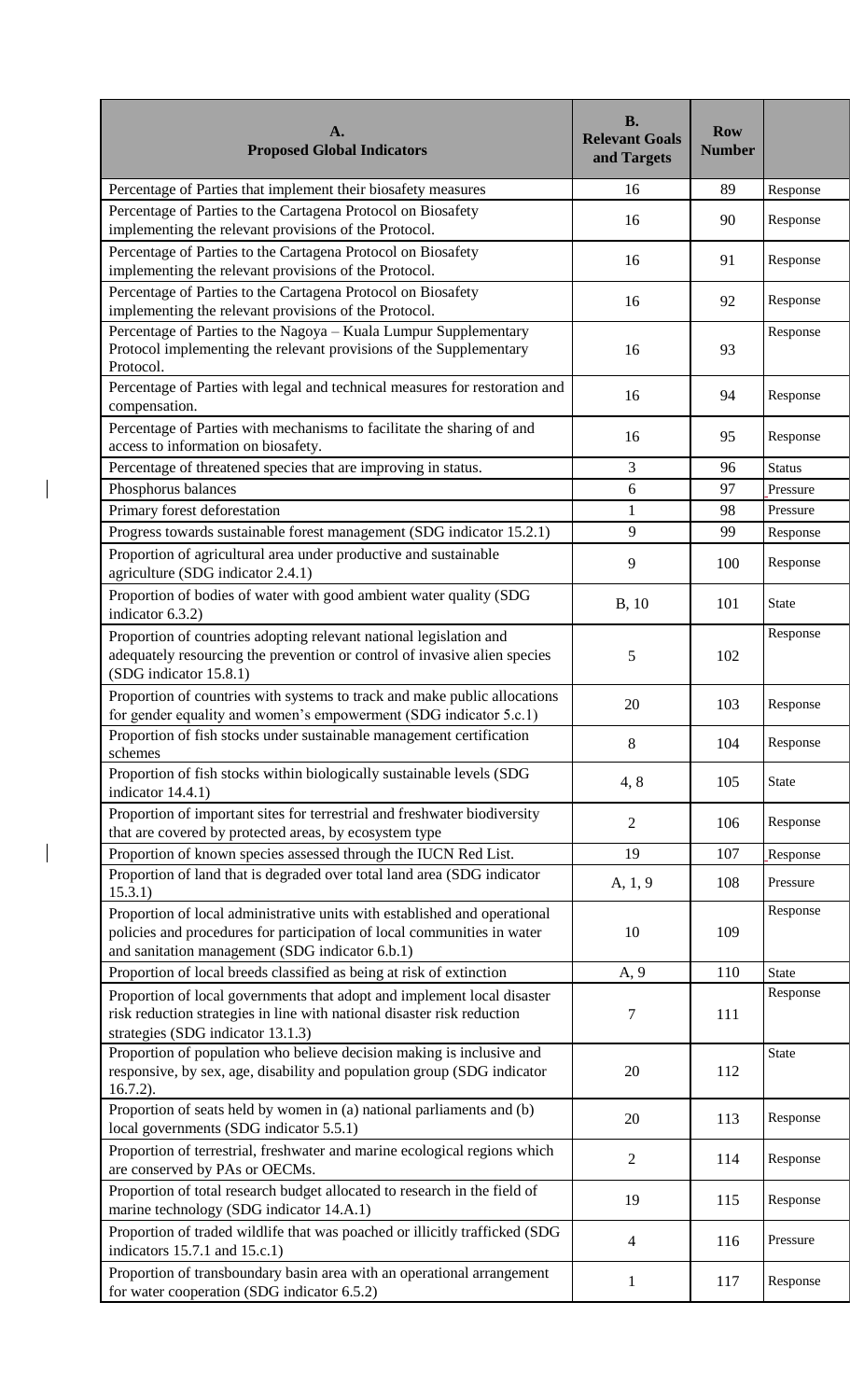| A.<br><b>Proposed Global Indicators</b>                                                                                                                                                                    | <b>B.</b><br><b>Relevant Goals</b><br>and Targets | <b>Row</b><br><b>Number</b> |                      |
|------------------------------------------------------------------------------------------------------------------------------------------------------------------------------------------------------------|---------------------------------------------------|-----------------------------|----------------------|
| Protected Area Connectedness Index (PARC-Connectedness).                                                                                                                                                   | $\overline{2}$                                    | 118                         | Response             |
| Protected area coverage                                                                                                                                                                                    | A, 2                                              | 119                         | Response             |
| Protected Area Coverage of key biodiversity areas                                                                                                                                                          | A, 2                                              | 120                         | Response             |
| Protected Area Representativeness Index (PARC-Representativeness)                                                                                                                                          | A, 2                                              | 121                         | Response             |
| Protected Areas Management Effectiveness                                                                                                                                                                   | $\overline{2}$                                    | 122                         | Response             |
| Protected Connected (Protconn).                                                                                                                                                                            | 1, 2                                              | 123                         | Response             |
| Ratio of land consumption rate to population growth rate (SDG indicator<br>11.3.1)                                                                                                                         | 11                                                | 124                         | Pressure             |
| Red List Index and derivatives                                                                                                                                                                             | A, B, 1, 3, 5, 8,<br>9                            | 125                         | <b>State</b>         |
| Red List Index for Ecosystems                                                                                                                                                                              | A, 1                                              | 126                         | State                |
| Species Habitat Index                                                                                                                                                                                      | A, B                                              | 127                         | <b>State</b>         |
| <b>Species Protection Index</b>                                                                                                                                                                            | A, 2                                              | 128                         | <b>State</b>         |
| Species Status Information Index                                                                                                                                                                           | 19                                                | 129                         |                      |
| Sustainable fisheries as a percentage of GDP in small island developing<br>States, least developed countries and all countries (SDG indicator 14.7.1)                                                      | 8                                                 | 130                         | Pressure             |
| Total amount of approved funding for developing countries to promote the<br>development, transfer, dissemination and diffusion of environmentally<br>sound technologies (SDG indicator 17.7.1)             | 18                                                | 131                         | Response             |
| Total number of internationally recognized certificates of compliance<br>published in the ABS Clearing-House                                                                                               | 12                                                | 132                         | Response             |
| Total number of permits or their equivalent granted for access to genetic<br>resources                                                                                                                     | 12                                                | 133                         | Response             |
| Total number of transfers of crop material from the Multilateral System of<br>the International Treaty on Plant Genetic Resources for Food and<br>Agriculture (ITPGRFA) received in a country              | 12                                                | 134                         | Response             |
| Tree cover loss                                                                                                                                                                                            | $\mathbf{A}$                                      | 135                         | Pressure             |
| Trends in degree to which traditional knowledge and practices are<br>respected through: full integration, participation and safeguards in<br>national implementation of the Strategic Plan (decision X/43) | 20                                                | 136                         | Response             |
| Trends in invasive alien species vertebrate eradications.                                                                                                                                                  | 5                                                 | 137                         | Response             |
| Trends in land cover change (SDG indicator 15.3.1)                                                                                                                                                         | 1                                                 | 138                         | State or<br>pressure |
| Trends in land-use change and land tenure in the traditional territories of<br>indigenous and local communities (decision $X/43$ )                                                                         | 20                                                | 139                         | Response             |
| Trends in Loss of Reactive Nitrogen to the Environment.                                                                                                                                                    | 6                                                 | 140                         | Pressure             |
| Trends in mangrove extent                                                                                                                                                                                  | A, 1                                              | 141                         | State                |
| Trends in Nitrogen Deposition.                                                                                                                                                                             | 6                                                 | 142                         | Pressure             |
| Trends in policy responses, legislation and management plans to control<br>and prevent spread of invasive alien species                                                                                    | 5                                                 | 143                         | Response             |